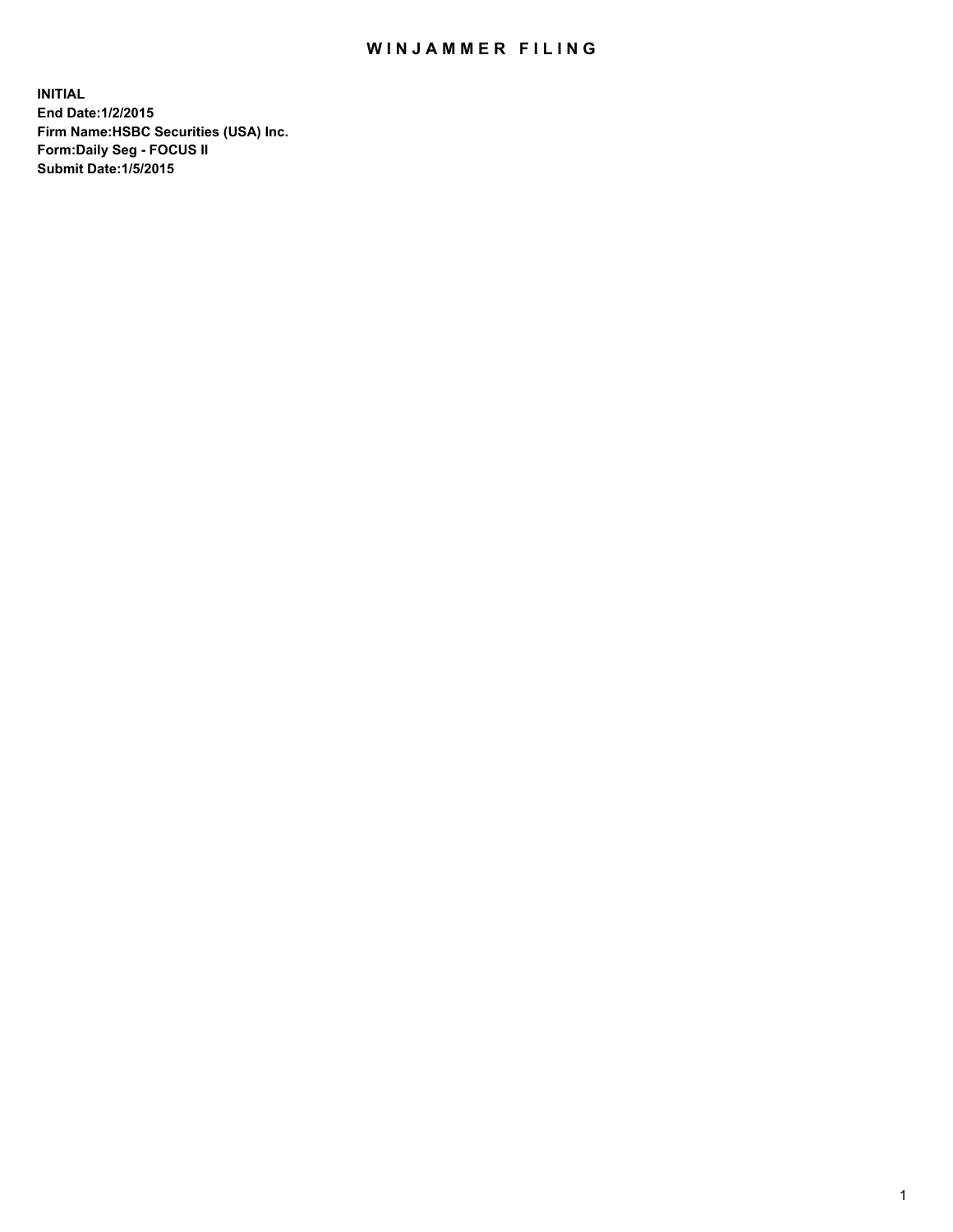## **INITIAL End Date:1/2/2015 Firm Name:HSBC Securities (USA) Inc. Form:Daily Seg - FOCUS II Submit Date:1/5/2015 Daily Segregation - Cover Page**

| Name of Company<br><b>Contact Name</b><br><b>Contact Phone Number</b><br><b>Contact Email Address</b>                                                                                                                                                                                                                         | <b>HSBC Securities (USA) Inc.</b><br>Steven richardson<br>212-525-6445<br>steven.richardson@us.hsbc.com |
|-------------------------------------------------------------------------------------------------------------------------------------------------------------------------------------------------------------------------------------------------------------------------------------------------------------------------------|---------------------------------------------------------------------------------------------------------|
| FCM's Customer Segregated Funds Residual Interest Target (choose one):<br>a. Minimum dollar amount: ; or<br>b. Minimum percentage of customer segregated funds required:% ; or<br>c. Dollar amount range between: and; or<br>d. Percentage range of customer segregated funds required between: % and %.                      | 50,000,000<br>0 <sub>0</sub><br>00                                                                      |
| FCM's Customer Secured Amount Funds Residual Interest Target (choose one):<br>a. Minimum dollar amount: ; or<br>b. Minimum percentage of customer secured funds required:%; or<br>c. Dollar amount range between: and; or<br>d. Percentage range of customer secured funds required between: % and %.                         | 10,000,000<br>00<br>00                                                                                  |
| FCM's Cleared Swaps Customer Collateral Residual Interest Target (choose one):<br>a. Minimum dollar amount: ; or<br>b. Minimum percentage of cleared swaps customer collateral required:%; or<br>c. Dollar amount range between: and; or<br>d. Percentage range of cleared swaps customer collateral required between:% and%. | 30,000,000<br>0 <sub>0</sub><br>00                                                                      |

Attach supporting documents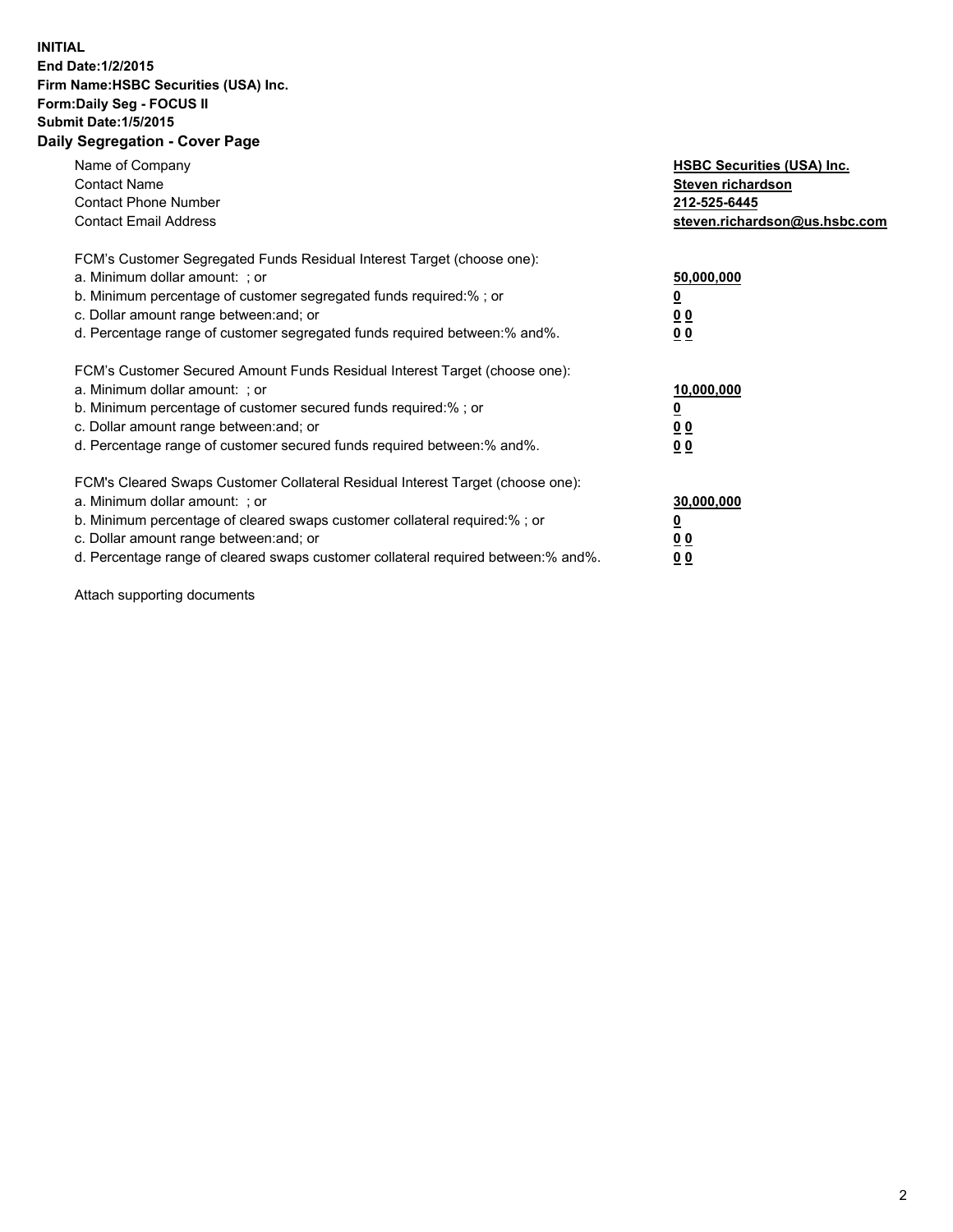**INITIAL End Date:1/2/2015 Firm Name:HSBC Securities (USA) Inc. Form:Daily Seg - FOCUS II Submit Date:1/5/2015 Daily Segregation - Secured Amounts** Foreign Futures and Foreign Options Secured Amounts Amount required to be set aside pursuant to law, rule or regulation of a foreign government or a rule of a self-regulatory organization authorized thereunder **0** [7305] 1. Net ledger balance - Foreign Futures and Foreign Option Trading - All Customers A. Cash **80,791,432** [7315] B. Securities (at market) **38,816,524** [7317] 2. Net unrealized profit (loss) in open futures contracts traded on a foreign board of trade **23,225,718** [7325] 3. Exchange traded options a. Market value of open option contracts purchased on a foreign board of trade **0** [7335] b. Market value of open contracts granted (sold) on a foreign board of trade **0** [7337] 4. Net equity (deficit) (add lines 1. 2. and 3.) **142,833,674** [7345] 5. Account liquidating to a deficit and account with a debit balances - gross amount **701,413** [7351] Less: amount offset by customer owned securities **-701,305** [7352] **108** [7354] 6. Amount required to be set aside as the secured amount - Net Liquidating Equity Method (add lines 4 and 5) **142,833,782** [7355] 7. Greater of amount required to be set aside pursuant to foreign jurisdiction (above) or line 6. **142,833,782** [7360] FUNDS DEPOSITED IN SEPARATE REGULATION 30.7 ACCOUNTS 1. Cash in banks A. Banks located in the United States **28,136,309** [7500] B. Other banks qualified under Regulation 30.7 **0** [7520] **28,136,309** [7530] 2. Securities A. In safekeeping with banks located in the United States **83,816,524** [7540] B. In safekeeping with other banks qualified under Regulation 30.7 **0** [7560] **83,816,524** [7570] 3. Equities with registered futures commission merchants A. Cash **0** [7580] B. Securities **0** [7590] C. Unrealized gain (loss) on open futures contracts **0** [7600] D. Value of long option contracts **0** [7610] E. Value of short option contracts **0** [7615] **0** [7620] 4. Amounts held by clearing organizations of foreign boards of trade A. Cash **0** [7640] B. Securities **0** [7650] C. Amount due to (from) clearing organization - daily variation **0** [7660] D. Value of long option contracts **0** [7670] E. Value of short option contracts **0** [7675] **0** [7680] 5. Amounts held by members of foreign boards of trade A. Cash **57,839,862** [7700] B. Securities **0** [7710] C. Unrealized gain (loss) on open futures contracts **23,225,718** [7720] D. Value of long option contracts **0** [7730] E. Value of short option contracts **0** [7735] **81,065,580** [7740] 6. Amounts with other depositories designated by a foreign board of trade **0** [7760] 7. Segregated funds on hand **0** [7765] 8. Total funds in separate section 30.7 accounts **193,018,413** [7770] 9. Excess (deficiency) Set Aside for Secured Amount (subtract line 7 Secured Statement Page 1 from Line 8) **50,184,631** [7380] 10. Management Target Amount for Excess funds in separate section 30.7 accounts **32,737,802** [7780] 11. Excess (deficiency) funds in separate 30.7 accounts over (under) Management Target **17,446,829** [7785]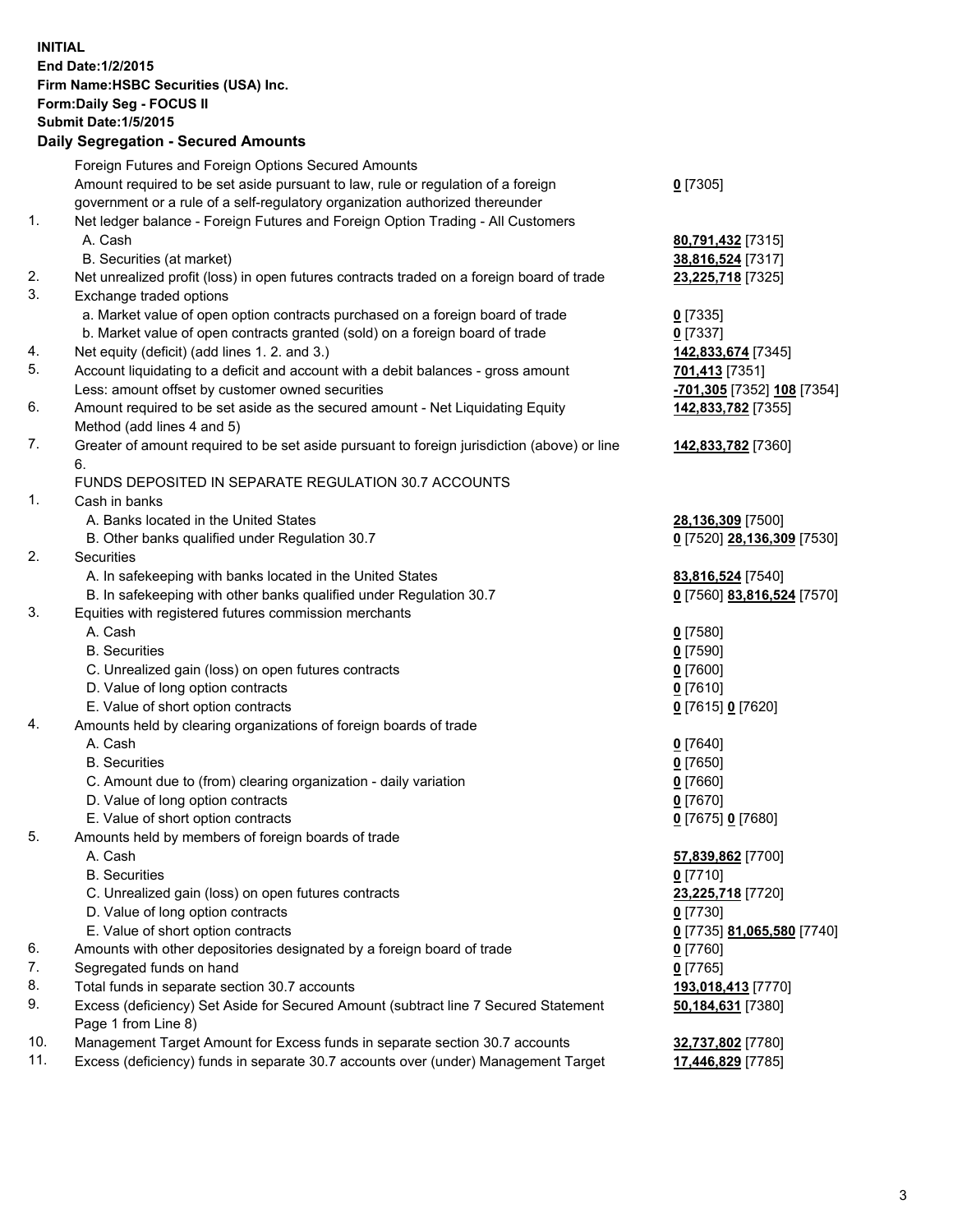| <b>INITIAL</b> | End Date: 1/2/2015<br>Firm Name: HSBC Securities (USA) Inc.<br>Form: Daily Seg - FOCUS II                     |                              |
|----------------|---------------------------------------------------------------------------------------------------------------|------------------------------|
|                | <b>Submit Date: 1/5/2015</b>                                                                                  |                              |
|                | Daily Segregation - Segregation Statement                                                                     |                              |
|                | SEGREGATION REQUIREMENTS(Section 4d(2) of the CEAct)                                                          |                              |
| 1.             | Net ledger balance                                                                                            |                              |
|                | A. Cash                                                                                                       | 139,577,721 [7010]           |
|                | B. Securities (at market)                                                                                     | 571,548,270 [7020]           |
| 2.<br>3.       | Net unrealized profit (loss) in open futures contracts traded on a contract market<br>Exchange traded options | 181,617,263 [7030]           |
|                | A. Add market value of open option contracts purchased on a contract market                                   | 100,988,284 [7032]           |
|                | B. Deduct market value of open option contracts granted (sold) on a contract market                           | -8,751,978 [7033]            |
| 4.             | Net equity (deficit) (add lines 1, 2 and 3)                                                                   | 984,979,560 [7040]           |
| 5.             | Accounts liquidating to a deficit and accounts with                                                           |                              |
|                | debit balances - gross amount                                                                                 | 1,992,524 [7045]             |
|                | Less: amount offset by customer securities                                                                    | -1,992,163 [7047] 361 [7050] |
| 6.             | Amount required to be segregated (add lines 4 and 5)                                                          | 984,979,921 [7060]           |
|                | FUNDS IN SEGREGATED ACCOUNTS                                                                                  |                              |
| 7.             | Deposited in segregated funds bank accounts                                                                   |                              |
|                | A. Cash                                                                                                       | 18,675,456 [7070]            |
|                | B. Securities representing investments of customers' funds (at market)                                        | $0$ [7080]                   |
|                | C. Securities held for particular customers or option customers in lieu of cash (at<br>market)                | 69,795,047 [7090]            |
| 8.             | Margins on deposit with derivatives clearing organizations of contract markets                                |                              |
|                | A. Cash                                                                                                       | 338,051,058 [7100]           |
|                | B. Securities representing investments of customers' funds (at market)                                        | 55,193,331 [7110]            |
|                | C. Securities held for particular customers or option customers in lieu of cash (at<br>market)                | 501,753,223 [7120]           |
| 9.             | Net settlement from (to) derivatives clearing organizations of contract markets                               | -7,431,310 [7130]            |
| 10.            | Exchange traded options                                                                                       |                              |
|                | A. Value of open long option contracts                                                                        | 100,988,284 [7132]           |
|                | B. Value of open short option contracts                                                                       | -8,751,978 [7133]            |
| 11.            | Net equities with other FCMs                                                                                  |                              |
|                | A. Net liquidating equity                                                                                     | 21,189,430 [7140]            |
|                | B. Securities representing investments of customers' funds (at market)                                        | $0$ [7160]                   |
|                | C. Securities held for particular customers or option customers in lieu of cash (at                           | $0$ [7170]                   |
|                | market)                                                                                                       |                              |
| 12.            | Segregated funds on hand                                                                                      | $0$ [7150]                   |
| 13.            | Total amount in segregation (add lines 7 through 12)                                                          | 1,089,462,541 [7180]         |
| 14.            | Excess (deficiency) funds in segregation (subtract line 6 from line 13)                                       | 104,482,620 [7190]           |
| 15.            | Management Target Amount for Excess funds in segregation                                                      | 50,000,000 [7194]            |
| 16.            | Excess (deficiency) funds in segregation over (under) Management Target Amount                                | 54,482,620 [7198]            |

16. Excess (deficiency) funds in segregation over (under) Management Target Amount Excess